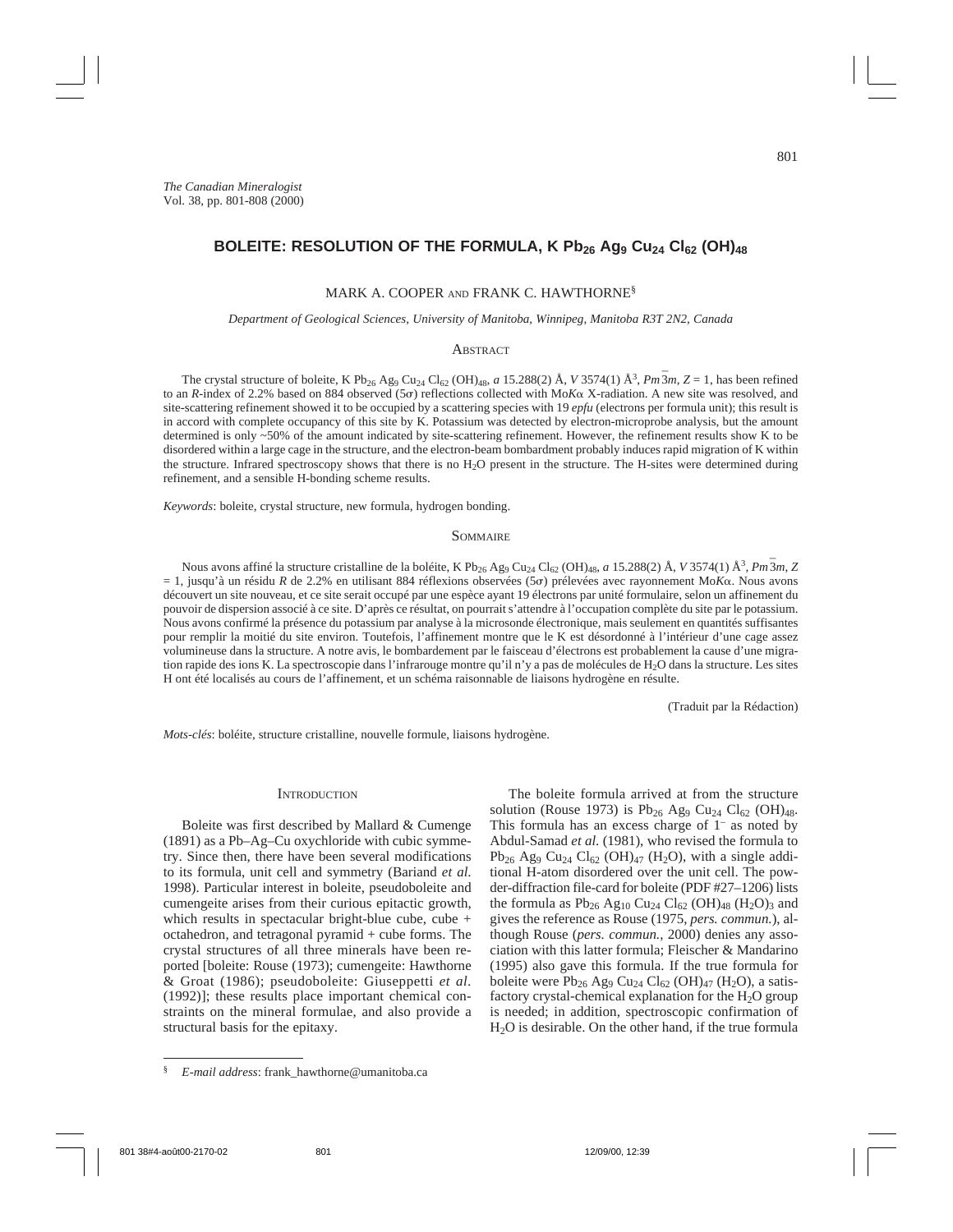for boleite were  $Pb_{26}$  Ag<sub>10</sub> Cu<sub>24</sub> Cl<sub>62</sub> (OH)<sub>48</sub> (H<sub>2</sub>O)<sub>3</sub>, not only do the above arguments hold for the  $H_2O$ , but the structure must also possess one new site to accommodate the additional Ag, and at least one new site to accommodate the  $H_2O$  groups. We have therefore reinvestigated the structure of boleite in an attempt to resolve the continuing issue of its true chemical composition.

## REFINEMENT OF THE CRYSTAL STRUCTURE

The material used in this work is from the Amelia mine, Santa Rosalia, Baja California, Mexico, and was purchased from a mineral dealer.

#### *X-ray data collection*

An optically isotropic cleavage-fragment, flattened on (100), was carefully ground into a thin plate 26  $\mu$ m thick. We have seen significant improvements in refinement results (in *R* values and light-element positions) when rigorous absorption corrections are applied to data collected from thin plates of materials with high linearabsorption coefficients (Hawthorne *et al*. 1994, Cooper & Hawthorne 1995, Finch *et al*. 1996, Cooper *et al.* 1999). The thin plate maintains a substantial diffracting volume and also constrains complete attenuation of the X-ray beam to a narrow glancing angle relative to the plate surface. We routinely prepare a thin (typically 20–  $30 \mu m$ ) plate either by cleaving the crystal or by careful grinding. Collection of additional symmetry-equivalents is desirable so as to maintain a high proportion of unique data after removal of reflections collected within the glancing angle of rejection.

The plate was mounted on a Siemens *P*4 automated four-circle diffractometer. Cell dimensions (Table 1) were derived from the setting angles of all 48 symmetry equivalents of 3 7 11; unconstrained least-squares refinement of the cell dimensions produced correspondence to cubic metricity within the standard deviations

| TABLE 1. MISCELLANEOUS INFORMATION FOR BOLEITE |  |  |  |  |
|------------------------------------------------|--|--|--|--|
|                                                |  |  |  |  |

| a (Å)                                 | 15.288(2)                                                                                                                                      | crystal size (mm)             | $0.34 \times 0.32 \times 0.026$ |
|---------------------------------------|------------------------------------------------------------------------------------------------------------------------------------------------|-------------------------------|---------------------------------|
| $V(\AA^3)$                            | 3574(1)                                                                                                                                        | Radiation/monchromator        | Mo <i>Kα</i> / Graphite         |
|                                       |                                                                                                                                                | No. of initial intensities    | 11.214                          |
| Sp. Gr.                               | Pm3m                                                                                                                                           | No. of intensities*           | 8.566                           |
| $\mu$ m (mm <sup>-1</sup> )           | 36.7                                                                                                                                           | No. of $F_{\rm o}$            | 1.108                           |
| $D_{c}$ (q.cm <sup>-3</sup> )         | 5.082                                                                                                                                          | No. of $ F_n  > 5\sigma F_n $ | 884                             |
|                                       |                                                                                                                                                | R (azimuthal) %               | $25.7 \rightarrow 2.2$          |
|                                       |                                                                                                                                                | R (merge) %                   | 4.7                             |
|                                       |                                                                                                                                                | $R$ (obs) %                   | 2.2                             |
|                                       |                                                                                                                                                | $wR$ (obs) %                  | 2.3                             |
|                                       | Cell content: K Pb <sup>2+</sup> <sub>26</sub> Ag <sup>+</sup> <sub>3</sub> Cu <sup>2+</sup> <sub>24</sub> Cl <sub>82</sub> (OH) <sub>49</sub> |                               |                                 |
| $R = \Sigma( F_n - F_n )/\Sigma F_n $ |                                                                                                                                                |                               |                                 |
|                                       | $wR = [\Sigma w( F_{s} - F_{s} )^{2}/\Sigma F_{s}^{2}]^{x}$ , $w = 1$                                                                          |                               |                                 |

\* Number of intensities remaining after removal of those with a glancing angle of ≤ 12° to the plane of the crystal plate.

 $(0.003 \text{ Å}$  and  $0.01^{\circ})$ . We collected intensity data from 4 to 60° 20 over the range  $[0 \le h \le 21, -21 \le k \le 21, 0 \le k \le 21]$ *l* ≤ 21], a total of 11,214 reflections. Absorption corrections were done using the psi-scan method with a plateglancing angle of 12°, reducing *R*(azimuthal) from 25.7 to 2.2%. This resulted in the loss of 2648 reflections that were collected within the 12° glancing angle. However, the additional data provided by oversampling of symmetry equivalents enabled 100% recovery of all possible 1108 unique data.

The single crystal used for collection of the X-ray intensity data was later examined by long-exposure precession photography. All observed reflections are consistent with cubic symmetry  $(Pm\bar{3}m)$  and a cell translation of 15.29 Å.

### *Crystal-structure refinement*

The atom positions for Pb, Ag, Cu, Cl and O atoms from Rouse (1973) were used in the initial stage of structure refinement. Scattering curves for ionized species other than H, with anomalous dispersion corrections, were taken from the International Tables of Crystallography (1992), except for that of  $O^{2-}$ , which was taken from Azavant & Lichanot (1993). Rapid convergence was achieved for isotropic- and anisotropic-displacement models ( $R = 5.8$  and 3.0%, respectively). At this stage, there was a residual peak in the difference-Fourier map at the 1*b* position  $(1/2, 1/2, 1/2)$ ; in addition, there were two smaller peaks at 0.94 Å from  $O(1)$  and 0.88 Å from O(2), respectively. The 1*b* site is surrounded by twelve Cl(5) atoms at a distance of 3.663 Å. In the next cycles of refinement, the scattering factor for ionized K was assigned to the 1*b* site and the site-occupation factor was allowed to refine; H positions  $[H(1), H(2)]$  were also inserted, with a soft constraint that the O–H distance be close to 0.98 Å. This model refined to an Rvalue is 2.2%, and the site-scattering at 1*b* refined to 19(1) *epfu* (electrons per formula unit). Final atom coordinates and displacement factors are listed in Table 2, selected interatomic distances and angles are given in Table 3, and bond valences are given in Table 4. Structure-factor tables may be obtained from The Depository of Unpublished Data, CISTI, National Research Council, Ottawa, Ontario K1A 0S2, Canada.

### *Discussion of the results of the refinement*

The final refinement model shows that the *Pb*, *Cu*, *Ag*, OH and Cl sites are fully occupied by Pb, Cu, Ag, OH and Cl, respectively, and that the new (*K*) site has a refined site-scattering value of 19(1) electrons per site.

What is now required is the correct interpretation of the 19 *epfu* in terms of chemical composition. The 1*b* site is coordinated by twelve Cl atoms at a distance of 3.663 Å; subtracting the radius for Cl  $(1.81 \text{ Å})$  leaves a value of 1.85 Å for the radius of the cation. The only plausible chemical candidates (and their radii) for such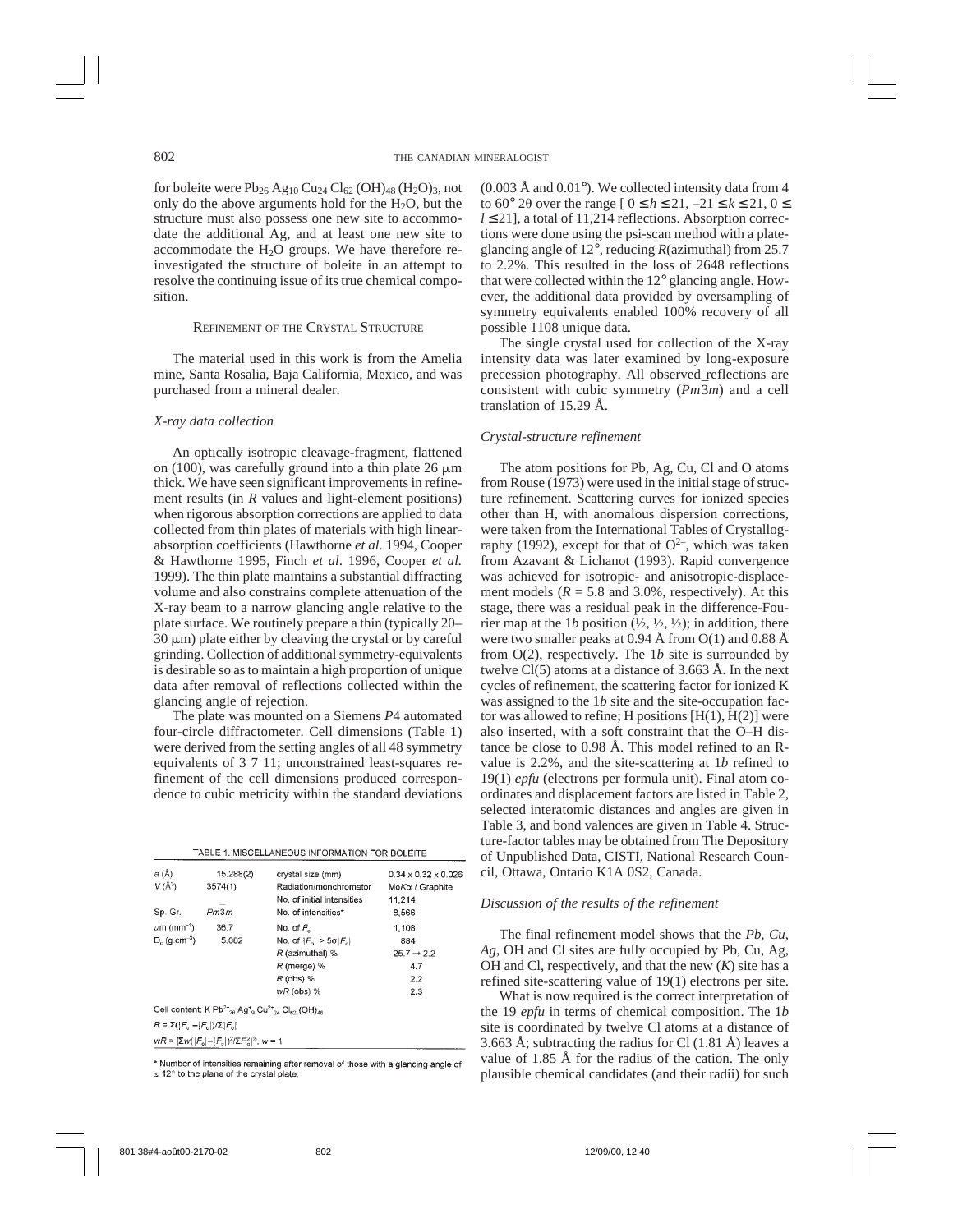TABLE 2. ATOMIC POSITIONS AND DISPLACEMENT FACTORS (x 10<sup>4</sup>) FOR BOLEITE

| Site  | X          | У         | z          | $U_{11}$ | $U_{22}$ | $U_{33}$ | $U_{23}$  | $U_{13}$ | $U_{12}$ | $U_{\rm eq}$ |
|-------|------------|-----------|------------|----------|----------|----------|-----------|----------|----------|--------------|
| Κ     | 1/2        | 1/2       | 1/2        | 478(38)  | 478(38)  | 478(38)  | 0         | 0        | 0        | 478(22)      |
| Pb(1) | 0.22633(5) | 1/2       | 1/2        | 197(4)   | 219(2)   | 219(2)   | 0         | 0        | 0        | 212(2)       |
| Pb(2) | 0.30301(2) | x         | x          | 173(1)   | $U_{11}$ | $U_{11}$ | $-23(1)$  | $U_{23}$ | $U_{23}$ | 173(1)       |
| Pb(3) | 0.27356(3) | 1/2       | 0          | 182(2)   | 345(3)   | 174(2)   | 0         | 0        | 0        | 234(2)       |
| Ag(1) | 0          | 0.1573(1) | 0          | 308(5)   | 362(10)  | 308(5)   | 0         | 0        | 0        | 326(4)       |
| Ag(2) | 0          | 1/2       | 0          | 457(10)  | 265(13)  | 457(10)  | 0         | 0        | 0        | 393(6)       |
| Cu    | 0.25567(5) | x         | 0.09458(6) | 142(3)   | $U_{11}$ | 97(4)    | 10(3)     | $U_{23}$ | 30(4)    | 127(2)       |
| Cl(1) | 0.1222(2)  | x         | x          | 297(9)   | $U_{11}$ | $U_{11}$ | $-58(10)$ | $U_{23}$ | $U_{23}$ | 297(15)      |
| Cl(2) | 0.3848(1)  | x         | 0.1210(2)  | 209(6)   | $U_{11}$ | 227(10)  | $-33(6)$  | $U_{23}$ | $-34(9)$ | 215(4)       |
| Cl(3) | 0          | 0.3296(3) | 0          | 243(14)  | 218(22)  | 243(14)  | 0         | 0        | 0        | 234(10)      |
| Cl(4) | 0.1316(2)  | 1/2       | x          | 225(9)   | 143(12)  | $U_{11}$ | 0         | 62(12)   | 0        | 198(6)       |
| Cl(5) | 0.3306(2)  | 1/2       | x          | 390(13)  | 199(15)  | $U_{11}$ | 0         | 195(17)  | 0        | 326(8)       |
| O(1)  | 0          | 0.3302(4) | 0.2104(4)  | 149(27)  | 146(28)  | 127(27)  | 36(22)    | 0        | 0        | 141(16)      |
| O(2)  | 0.1880(3)  | x         | 0.3119(4)  | 174(18)  | $U_{11}$ | 181(30)  | 46(17)    | 46(17)   | 32(25)   | 176(13)      |
| H(1)  | 0          | 0.339(7)  | 0.147(1)   |          |          |          |           |          |          | 272(302)     |
| H(2)  | 0.162(5)   | x         | 0.364(5)   |          |          |          |           |          |          | 511(401)     |

 $* U \times 10^4$ 

an environment are Ca 1.34, Na 1.39, Sr 1.44,  $Pb^{2+}$  1.49, Ba 1.61, Tl+ 1.70, K 1.64, Rb 1.72 and Cs 1.88 Å. The desired total charge at the  $1b$  site is  $1^+$  (to give electroneutrality in the formula). If the 1*b* site were occupied by a single species, a fully occupied K site or a half-occupied Sr site would provide the desired  $1^+$ charge and meet the requirement of 19 *epfu*. There are a large number of more complicated possibilities, but we disregard these *via* application of Occam's razor. The

TABLE 3. SELECTED INTERATOMIC DISTANCES (Å) AND ANGLES (°) IN BOLEITE

| $K-CI(5)$       | 3.663(5) | x12 | $Pb(1)-Cl(2)$             | 2.966(2) | x4 |
|-----------------|----------|-----|---------------------------|----------|----|
|                 |          |     | $Pb(1) - C/(5)$           | 3.041(1) | х4 |
| $Ag(1) - Cl(1)$ | 2.697(3) | x4  | $Pb(1)-C$                 | 3.004    |    |
| $Ag(1) - Cl(3)$ | 2.635(5) |     |                           |          |    |
| $<$ Ag(1)-Cl>   | 2.685    |     | $Pb(2)$ -O(2)             | 2.490(6) | x3 |
|                 |          |     | $Pb(2)$ -Cl(2)            | 3.298(2) | x3 |
| $Ag(2) - Cl(3)$ | 2.605(5) | x2  | $Pb(2) - C/(5)$           | 3.070(1) | x3 |
| $Ag(2) - Cl(4)$ | 2.844(3) | x4  | $Pb(2)-O$                 | 2.490    |    |
| $<$ Ag(2)-Cl>   | 2.764    |     | $Pb-C$                    | 3.184    |    |
|                 |          |     |                           |          |    |
| $Cu - O(1)$     | 1.967(4) | x2  | $Pb(3) - O(1)$            | 2.770(6) | x2 |
| $Cu-O(2)$       | 1.962(3) | x2  | $Pb(3)-Cl(2)$             | 3.068(1) | x4 |
| $Cu-CI(1)$      | 2.916(3) |     | $Pb(3)-Cl(4)$             | 2.959(1) | x2 |
| $Cu-CI(2)$      | 2.821(2) |     | $Pb(3)-O$                 | 2.770    |    |
| $<$ Cu-O>       | 1.965    |     | $Pb(3)-C$                 | 3.032    |    |
| $<$ Cu-Cl>      | 2.869    |     |                           |          |    |
| $O(1) - H(1)$   | 0.98(2)  |     | $H(1)$ C $I(3)$           | 2.25(2)  |    |
| $O(2) - H(2)$   | 0.98(9)  |     | $H(2)$ Cl(4)              | 2.18(8)  |    |
| $O(1) - Cl(3)$  | 3.217(6) |     | $O(1)$ - $H(1)$ - $Cl(3)$ | 169(9)   |    |
| $O(2) - Cl(4)$  | 3.124(6) |     | $O(2)$ - $H(2)$ -CI(4)    | 162(8)   |    |

simplest interpretation of the refinement results is that the 1*b* site is fully occupied by K, accounting for the 19 *epfu* and providing the additional 1<sup>+</sup> charge necessary for electroneutrality. The predicted bond-length for K coordinated by twelve Cl atoms is 3.45 Å  $(1.64 +$ 1.81 Å). Considering the positional disorder at the *K* position in boleite, the observed bond-length, 3.66 Å, can be regarded as in adequate agreement with the bond length calculated from the sum of the cation and anion radii.

### INFRARED SPECTROSCOPY

Experimental methods are identical to those reported by Roberts *et al.* (1994). The powder infrared absorption spectrum for boleite is shown in Figure 1. There is a sharp band at  $\sim$ 3388 cm<sup>-1</sup> and no band at  $\sim$ 1630 cm<sup>-1</sup>, consistent with the presence of OH and the absence of  $H<sub>2</sub>O$  in the structure.

### ELECTRON-MICROPROBE ANALYSIS

An optically isotropic cleavage fragment of boleite from the same crystal was embedded in epoxy, polished and carbon-coated. Electron-microprobe analysis was done with a Cameca SX–50 operating in wavelengthdispersion mode at 15 kV and 10 nA with a defocused  $(20 \mu m)$  beam. There was an immediate response of the sample surface to the electron beam: the carbon coat blistered and partially detached from the mineral surface. The time between final polishing and carbon coating of the surface was twelve hours. Boleite is a chloride and is possibly hydrophilic. As we were attempting to measure a minor element (ideally 0.36 wt% K), we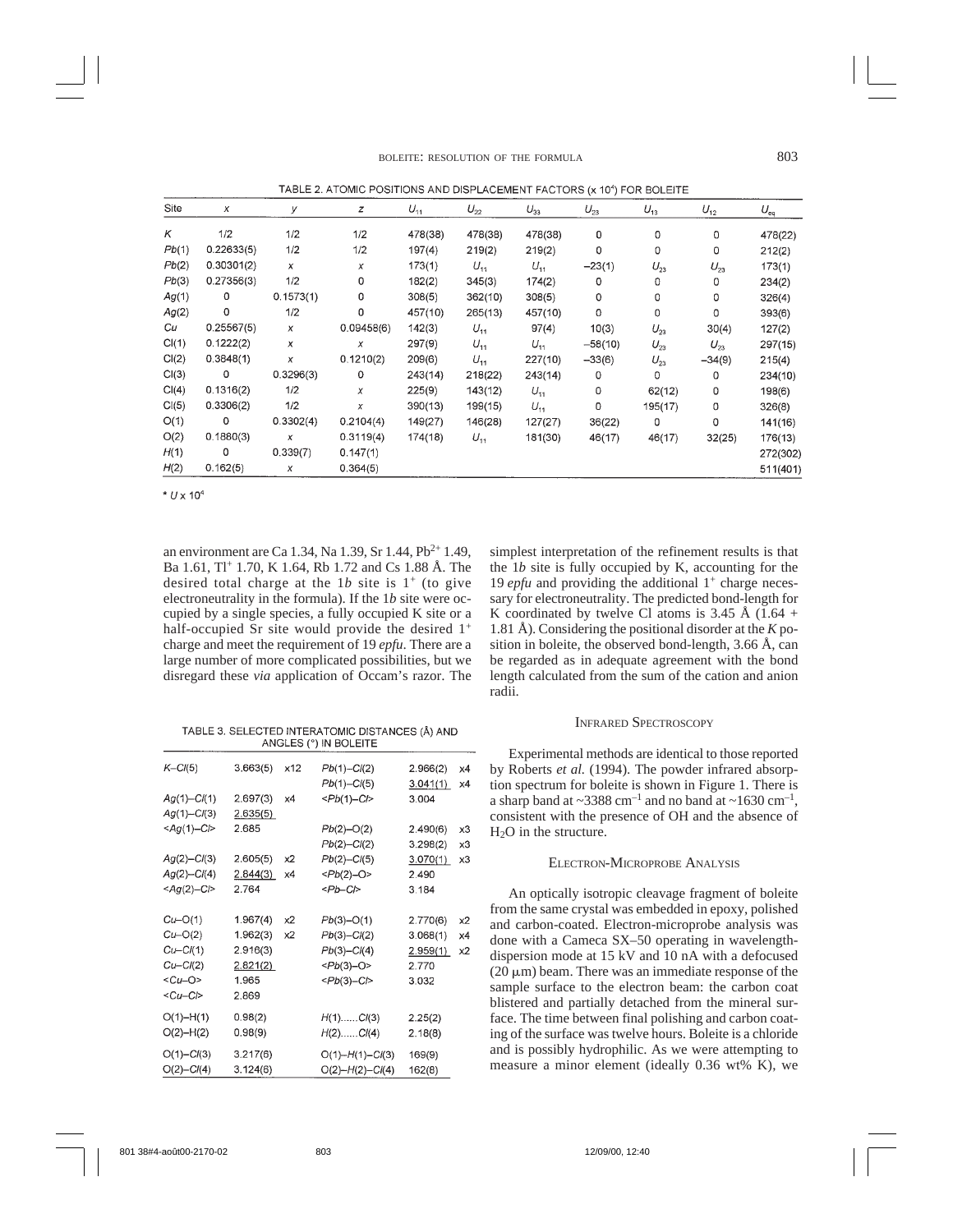| INDEE 4. DOND VALCINGE (VII) INDEE FOR BOLETIE |      |                                                                    |             |                   |                   |             |                                   |             |                    |      |
|------------------------------------------------|------|--------------------------------------------------------------------|-------------|-------------------|-------------------|-------------|-----------------------------------|-------------|--------------------|------|
|                                                | κ    | Pb(1)                                                              | Pb(2)       | Pb(3)             | Ag(1)             | Ag(2)       | Cu                                | H(1)        | H(2)               | Σ    |
| Cl(1)                                          |      |                                                                    |             |                   | $0.19^{x4}1^{x3}$ |             | $0.08^{3}$ -                      |             |                    | 0.81 |
| Cl(2)                                          |      | $0.31^{x4}1$                                                       | $0.13^{3}$  | $0.23^{x4}1^{x2}$ |                   |             | 0.11                              |             |                    | 1.01 |
| Cl(3)                                          |      |                                                                    |             |                   | 0.23              | $0.25^{22}$ |                                   | $0.15^{x4}$ |                    | 1.08 |
| Cl(4)                                          |      |                                                                    |             | $0.31^{x2}1^{x2}$ |                   | $0.13^{x4}$ |                                   |             | $0.20^{x2} - 1.15$ |      |
| Cl(5)                                          |      | $0.05^{x12}$ $0.25^{x4}$ $^{x2}$ $0.23^{x3}$ $^{x2}$ $\rightarrow$ |             |                   |                   |             |                                   |             |                    | 1.01 |
| O(1)                                           |      |                                                                    |             | $0.19^{21}$       |                   |             | $0.46^{21}$ $^{12}$ $-$ 0.85      |             |                    | 1.96 |
| O(2)                                           |      |                                                                    | $0.34^{*3}$ |                   |                   |             | $0.47^{21}$ $^{12}$ $\rightarrow$ |             | 0.80               | 2.08 |
| Σ                                              | 0.60 | 2.24                                                               | 2.10        | 1.92              | 0.99              | 1.02        | 2.05                              | 1.00        | 1.00               |      |

TADLE A DOND VALENCE (44) TADLET FOR DOLEITE

\* Bond-valence curves from Brese & O'Keeffe (1991) and Brown (1981) [Pb-O].

decided to re-prepare the mount. A fine polish was used to remove the old carbon coat. The mount was placed in a drying oven for 30 minutes, and then immediately carbon-coated. The response of the surface to the electron beam was now less dramatic, although a discoloring "burn" mark did appear within a few seconds. R.C. Rouse (*pers. commun.*, 2000) suggested that this behavior is due to the presence of numerous small fluid inclusions in boleite.

A K-bearing albite standard was cross-analyzed against a reliable orthoclase standard for the element K, and the K-bearing albite was found to be homogeneous  $[0.14(1)$  wt% K]. This albite was then used as the K standard for the boleite analysis. The Pb–Ag–Cu–Cl–O matrix components for boleite were input into the program. Counting for 50 s at the  $K\alpha_1$  peak position of K (25 s background) gave an average of 0.17(2) wt% K for 10 points on boleite. As the chemical bonding of K



FIG. 1. The infrared spectrum of boleite in the principal OHstretching region.

in albite and boleite is quite different, acquisition using peak integration was also done for comparison. Initial spectrometer (PET) scans were done for three points on both albite and boleite [64 channels, 0.41800 to 0.43375  $\sin\theta$ , 30 s per channel]. The averages for the scans are shown in Figure 2. From these spectrometer scans, the  $\sin\theta$  range 0.425–0.430 was selected for acquisition of the peak-integration data [21 channels, 30 s per channel, backgrounds at first and last channels]. This procedure gave an average of 0.17(2) wt% K for six points on boleite. The elements (Na, Rb, Cs, Ca, Sr, Ba) were sought but are below the limits of detection.

The electron-microprobe results clearly show the presence of K [0.17(2)% K]. The K atoms are unlikely to reside at cation sites (*Pb*, *Ag*, *Cu*) other than the 1*b* position in the boleite structure. Two determinations for K in boleite by LA–ICP–MS (laser-ablation inductively coupled plasma – mass spectrometry) gave 0.166(6) wt% K, statistically identical with the results of the electron-microprobe analysis. Thus the results of structure refinement, chemical analysis and infrared-absorption spectroscopy collectively support a boleite formula with K dominant at the  $K$  site and no  $H_2O$  present. Attempts to measure K over shorter times and lower beamcurrents were unsuccessful, as they resulted in low count-rates that gave unreliable results.

#### STRUCTURE DESCRIPTION

The boleite structure has been described by Rouse (1973) and Giuseppetti *et al.* (1992). Here, we will focus on aspects that were not dealt with previously. The structural elements are shown (Fig. 3) as two different types of complex chains consisting of cages linked along the principal axial directions.

The  $Ag(1)$  cage consists of six  $(AgCl<sub>5</sub>)$  square pyramids whose square faces define a cube centered at  $(0,0,0)$ ; these cages are linked along  $[001]$  (and  $[100]$ ) and  $[010]$ ) by  $[Ag(2)Cl_6]$  octahedra (Fig. 3a). The distance from the center of the cage at  $(0,0,0)$  to the eight  $Cl(1)$  atoms at the corners of the cube is 3.237 Å, and to the six Ag(1) atoms is 2.404 Å. The 1*a* site at  $(0,0,0)$  is vacant.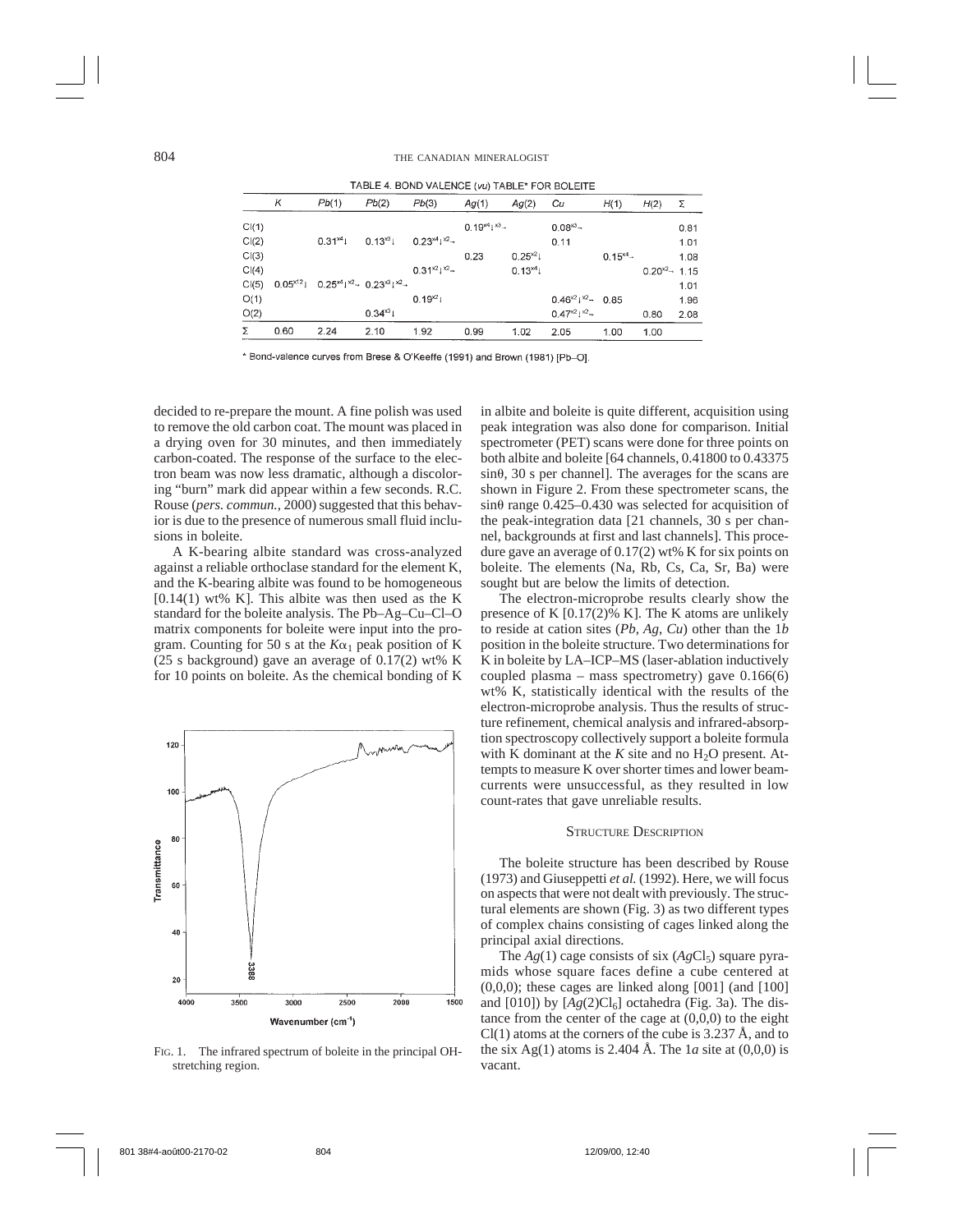

FIG. 2. Electron-microprobe wavelength scans for (a) boleite and (b) albite in the region of the KK $\alpha_1$  peak; note that the KK $\alpha_1$  peak in boleite is well resolved from the neighboring AgL<sub>B2</sub> peak.

The  $Pb(1)$  cage is centered at  $(\frac{1}{2}, \frac{1}{2}, \frac{1}{2})$ , and the *Pb*(1,3) cage is centered at  $(\frac{1}{2}, \frac{1}{2}, 0)$ . These two cages join by sharing *Pb*(1) vertices to form chains parallel to [100], [010] and [001] (Fig. 3b). The center of the *Pb*(1) cage is occupied by K. The K–Cl(5) distance is 3.66 Å  $(\times 12)$ , which leads to a bond-valence sum of 0.60 *vu* at the *K* site (Table 4). Careful examination with the electron microprobe showed no other significant alkali or alkaline-earth cations that could occupy the *K* site, and we conclude that this site is fully occupied by K, as indicated by the site-scattering refinement. The <*K*–Cl> distance is larger than that expected for occupancy of the *K* site by K, as indicated by the low incident bondvalence sum (Table 4). However, the equivalent isotropic-displacement factor is very large for the *K* site (Table 2), indicating that the atom at the *K* site is disordered off the central 1*b* position, in accord with the low bond-valence sum at the *K* site. This disorder is also in accord with the idea that K easily diffuses within the structure under the influence of the electron-microprobe beam.

The *Pb*(1,3) cage (Fig. 3) is formally vacant, but is actually occupied by the stereoactive lone-pairs of electrons of the surrounding  $Pb^{2+}$  cations.

### HYDROGEN BONDING

Although not shown as such, the  $Ag(2)$  site at  $(0,0,1/2)$ in Figure 3a can be regarded as occupying the central

position of a complex cage. This cage consists of two eight-membered rings of edge-sharing *Cu* octahedra around the 4-fold axis at  $x \approx \frac{1}{4}$  and  $\frac{3}{4}$ . An additional four Pb(3) atoms link the two *Cu* rings together *via* bonds to the Cl(4) atoms. The lower eight-membered *Cu* ring is shown in Figure 4, with the  $Ag(2)Cl_6$  octahedron above the ring; in this figure, the four Pb(3) atoms at the same height as the *Ag*(2) site, and the upper *Cu* ring have been omitted. Hydrogen bonds from the H(1) and H(2) atoms of the OH groups of the *Cu*-rings are directed toward the Cl atoms of the  $Ag(2)Cl_6$  octahedron. Each Cl(4) atom receives two H-bonds from H(2) atoms on opposing *Cu* rings, and each Cl(3) atom receives four H-bonds from the H(1) atoms at the base of a single *Cu* ring. All H-bonds are relatively strong, as indicated by short H...Cl distances of ~2.2 Å and O–H– Cl angles greater than 160° (Table 3).

#### THE USE OF ACCENTS FOR BOLEITE AND RELATED MINERALS

Boleite and the related minerals pseudoboleite, cumengeite and diaboleite have frequently been written as "...éite" rather than as "...eite", largely because French scientists did most of the early work on these species, and the situation has been somewhat confused regarding this issue. However, it was clarified, with the help of editor Bob Martin, during review of this paper. The locality Boleo in Mexico does *not* have an accent, and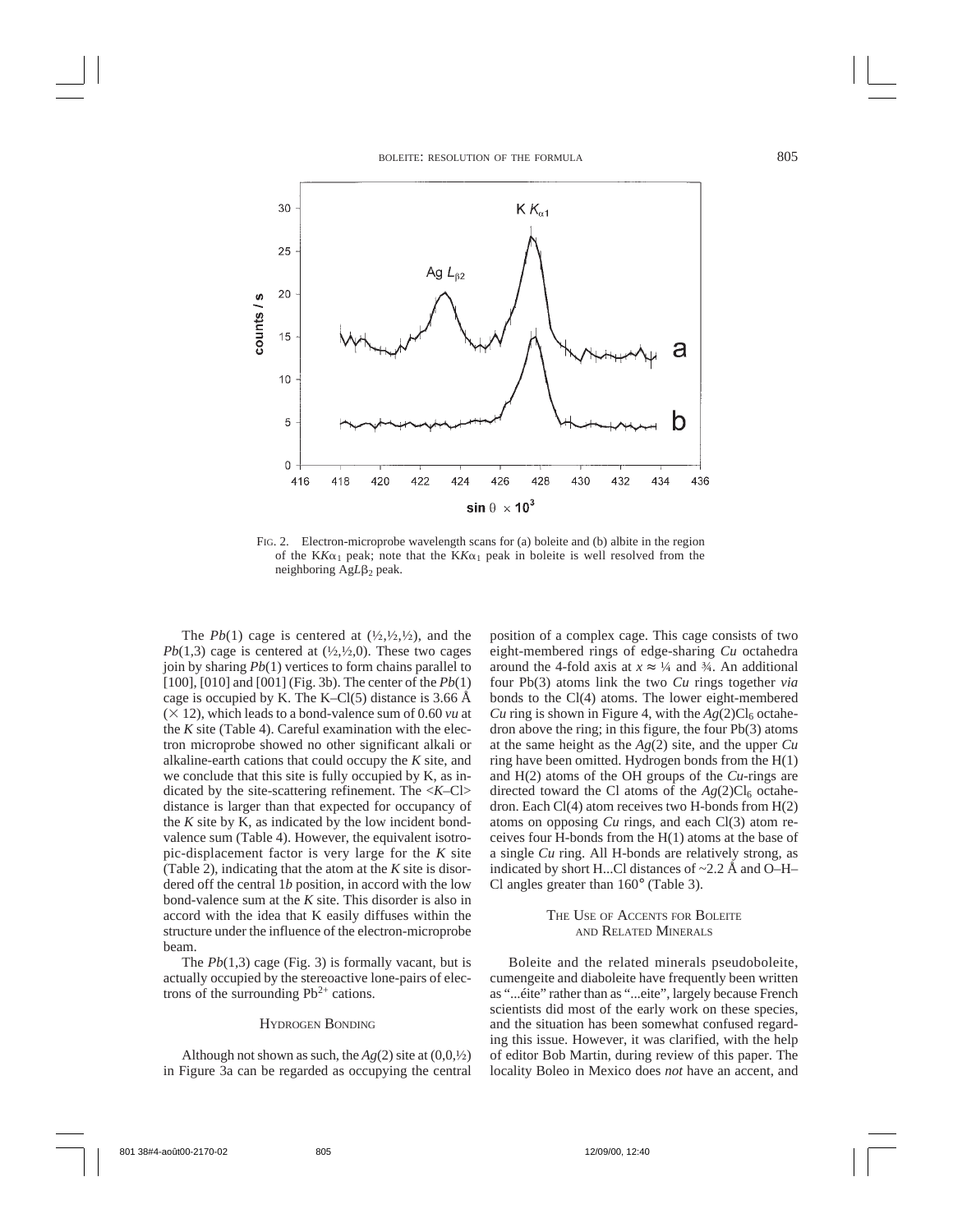

FIG. 3. Some elements of the crystal structure of boleite: (a) the *Ag*(1) cage and the *Ag*(2) octahedron linked along [001]; (b) the *Pb*(1) and *Pb*(1,3) cages linked along [001]. *Ag* sites are shown as cross- hatched circles, Cl atoms are unshaded circles, *Pb* sites are black circles, and the *K* site is shown as a diagonally line-shaded circle.

neither does the name Cumenge, after whom the mineral cumengeite was named. Hence these minerals should be written without an accent in English. However, in order to achieve the appropriate pronunciation in French (*cf.* the Sommaire), an accent is required for all these mineral names.

### ACKNOWLEDGEMENTS

We thank Joel Grice for help with precession photography, Ron Chapman for assistance with the electron-microprobe analysis, Don Chipley and Kurt Kyser for the LA–ICP–MS measurements, and Professor F. Mazzi and Dr. Roland Rouse for their comments that materially improved the manuscript. Financial support was provided by Natural Sciences and Engineering Research Council of Canada Grants to FCH.

### **REFERENCES**

- ABDUL-SAMAD, F.A., HUMPHRIES, D.A., THOMAS, J.H. & WILLIAMS, P.A. (1981): Chemical studies on the stabilities of boleite and pseudoboleite. *Mineral. Mag.* **44**, 101-104.
- AZAVANT, P. & LICHANOT, A. (1993): X-ray scattering factors of oxygen and sulfur ions: an *ab initio* Hartree–Fock calculation. *Acta Crystallogr.* **A49**, 91-97.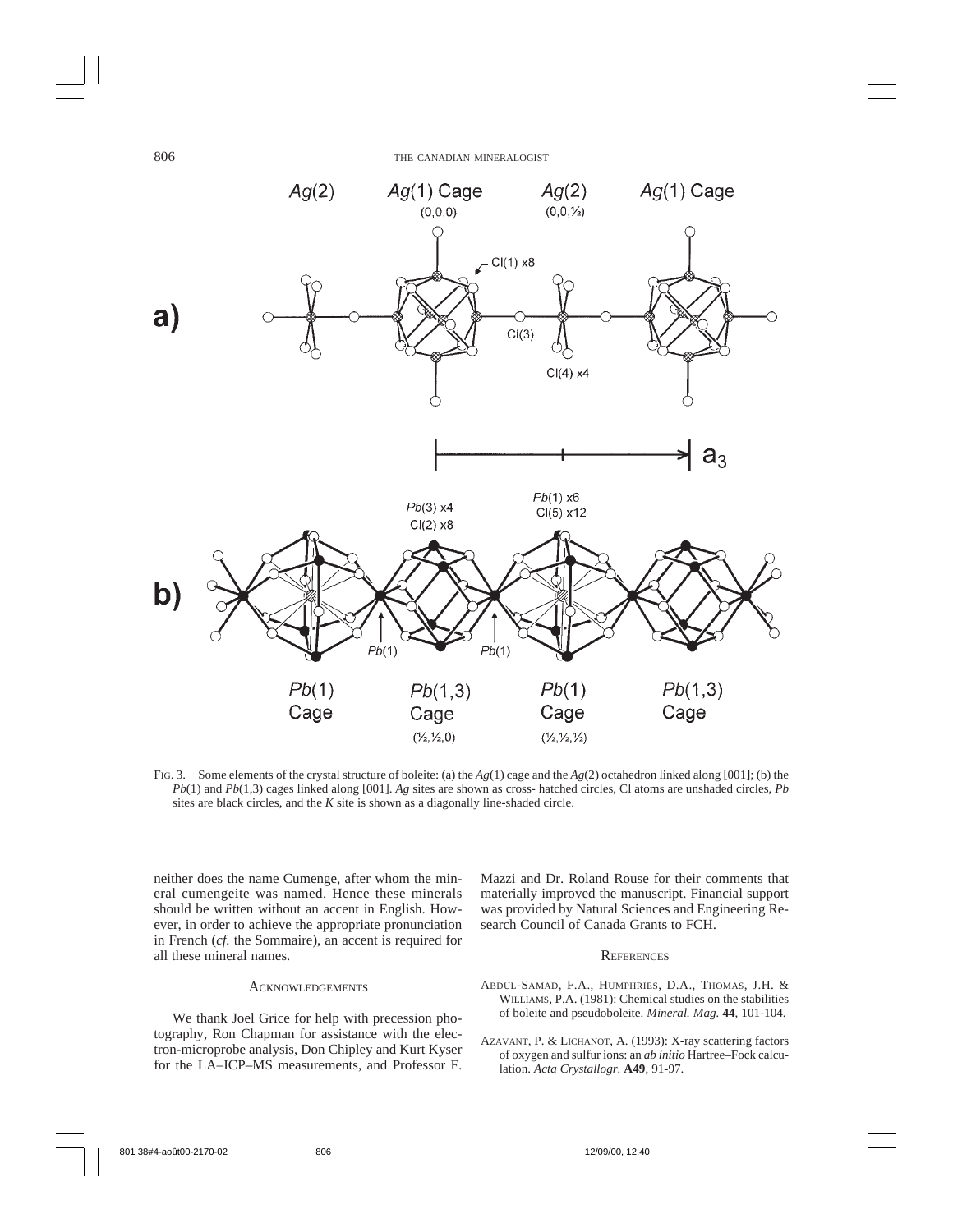

FIG. 4. The H-bonding arrangement in boleite; legend as in Figure 3. Cu atoms are dotshaded, O atoms are highlighted circles, H atoms are small unshaded circles, and Hbonds are shown as broken lines.

- BARIAND, P., BOULLIARD, J.C., CHANCELIER-DUMIELLE, I. & TOURNIS, V. (1998): Boléo, Baja California, Mexico. *Mineral. Rec.* **29**, 5-49.
- BRESE, N.E. & O'KEEFFE, M. (1991): Bond-valence parameters for solids. *Acta Crystallogr.* **B47**, 192-197.
- BROWN, I.D. (1981): The bond-valence method: an empirical approach to chemical structure and bonding. *In* Structure and Bonding in Crystals II (M. O'Keeffe and A. Navrotsky, eds.). Academic Press, New York, N.Y. (1-30).
- COOPER, M.A. & HAWTHORNE, F.C. (1995): Diaboleite,  $Pb_2Cu(OH)_4Cl_2$ , a defect perovskite structure with stereoactive lone-pair behavior of Pb2+. *Can. Mineral.* **33**, 1125-1129.
	- \_\_\_\_\_\_\_\_, \_\_\_\_\_\_\_\_, MERLINO, S., PASERO, M. & PERCHIAZZI, N. (1999): Stereoactive-lone-pair behaviour of  $Pb^{2+}$  in the crystal structure of bideauxite:  $Pb^{2+}$ <sub>2</sub> Ag<sup>+</sup> Cl<sub>3</sub> F (OH). *Can*. *Mineral.* **37**, 915- 921.
- FINCH, R.J., COOPER, M.A. & HAWTHORNE, F.C. (1996): The crystal structure of schoepite,  $[(UO<sub>2</sub>)<sub>8</sub>O<sub>2</sub>(OH)<sub>12</sub>](H<sub>2</sub>O)<sub>12</sub>$ . *Can. Mineral.* **34**, 1071-1088.
- FLEISCHER, M. & MANDARINO, J.A. (1995): *Glossary of Mineral Species 1995*. Mineralogical Record, Tucson, Arizona.
- GIUSEPPETTI, G., MAZZI, F. & TADINI, C. (1992): The crystal structure of pseudoboleite,  $Pb_{31} Cu_{24} Cl_{62} (OH)_{48}$ ; its relations with the structures of boleite and cumengeite. *Neues Jahrb. Mineral. Monatsh.*, 113-126.
- HAWTHORNE, F.C., COOPER, M.A. & SEN GUPTA, P.K. (1994): The crystal structure of pinchite, Hg<sub>5</sub>Cl<sub>2</sub>O<sub>4</sub>. *Am. Mineral.* **79**, 1199-1203.
- \_\_\_\_\_\_\_\_ & GROAT, L.A. (1986): The crystal structure and chemical composition of cumengeite. *Mineral. Mag.* **50**, 157-162.
- INTERNATIONAL TABLES FOR X-RAY CRYSTALLOGRAPHY, Vol. C (1992): Kluwer Academic Publishers, Dordrecht, The Netherlands.